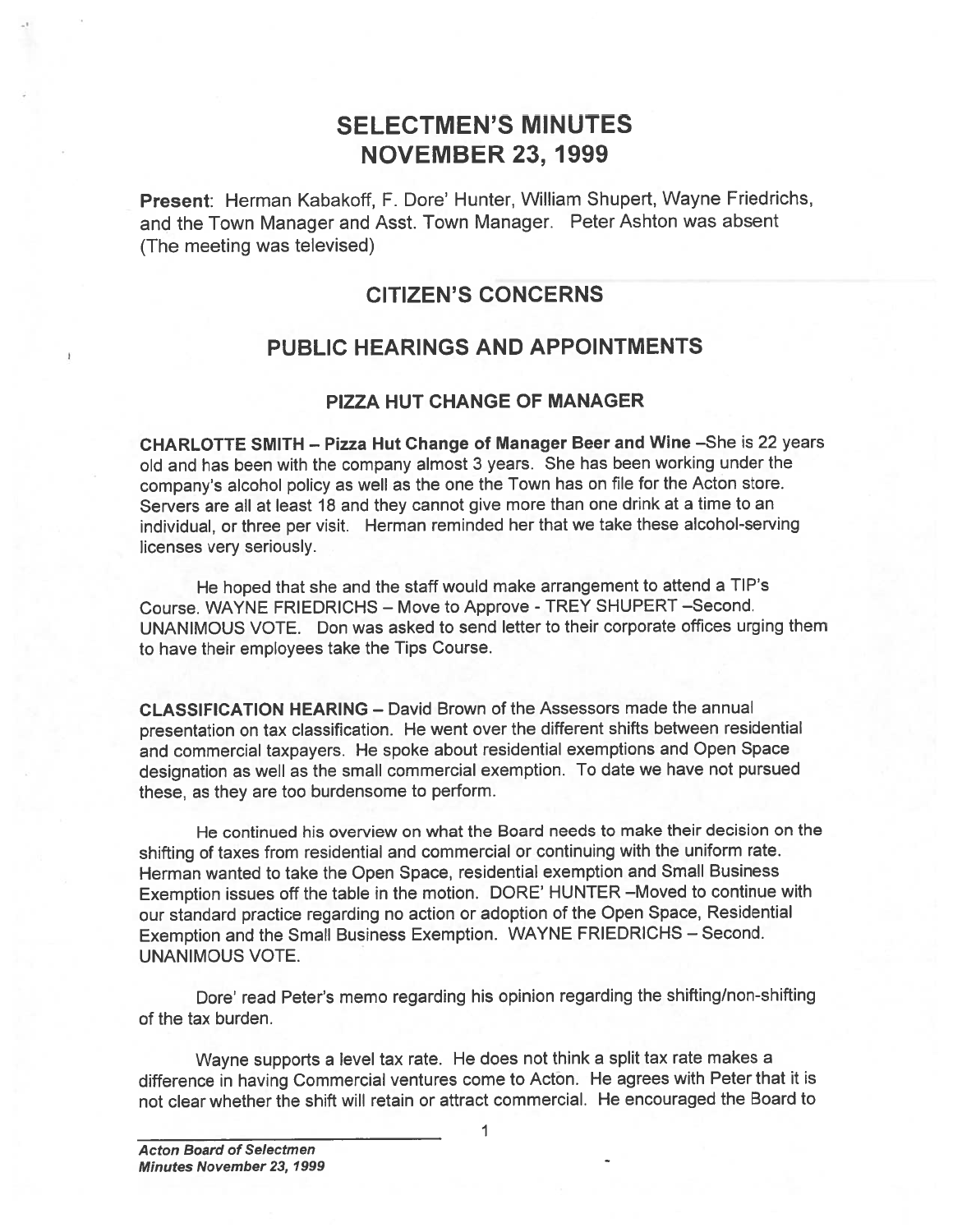vote to remain at the uniform tate.

Herman was going to advocate for <sup>a</sup> 5% tax shift this year. He noted that of all the time developers have come to us, an extra thousand had no material affect on their coming to town. He said he is <sup>a</sup> member of EDC and when people come to them they look at location, location and them demographics. He said we are going to have sewer and <sup>g</sup>iven the fact that we have had <sup>a</sup> major override pass for schools we will see the affects on the residential tax bill. He said it would send <sup>a</sup> message to the voters that we are trying to lessen the tax burden if we voted the split. He did not feel that it would have any effect on whether businesses will relocate to Acton.

Dore' said Peter's memo asked for more data and felt that it should be done.

Dore' noted he has voted on each side of this. He noted the argument that we will be seen as <sup>a</sup> business unfriendly town. He feels if we do this we better have it articulated and prepare<sup>d</sup> to look at history of other towns when they first split or reduced <sup>a</sup> split. He thinks we should not do it on the spur of the moment and it is better to ge<sup>t</sup> information in front of the Board so they can make this change. He said he was open to consider this for next year so that we can ge<sup>t</sup> input.

John Prendiville said that when they went looking for <sup>a</sup> location the tax rate would come in last as <sup>a</sup> consideration. Location is the driver, he said whatever you set the rate at, it would not make <sup>a</sup> difference

Dore' asked if this decision could be put off until the December 7<sup>th</sup> meeting. Staff said no as we have to ge<sup>t</sup> the tax bills out.

Trey Shupert questioned our rate in <sup>93</sup> and 20.4% in <sup>96</sup> or <sup>97</sup> we went with <sup>a</sup> unified rate for purpose of listening to the commercial taxpayers. Herman said we have gradually gone unified.

Bill Lawrence noted his displeasure with the consideration of Herman's motion regarding the propose<sup>d</sup> shift.

Dore' said he could support but not without notice to all involved. Trey also felt that large companies do not move to <sup>a</sup> <sup>p</sup>lace for tax rate he is uncomfortable about making this decision without citizen participation.

Wayne said it was hard to ge<sup>t</sup> <sup>a</sup> cause and effect data on the split, it is <sup>a</sup> market event.

HERMAN KABAKOFF -Moved <sup>a</sup> 5% shift to the CPI this coming year. DORE' HUNTER — Second. Herman Aye, <sup>3</sup> No - Motion Failed

DORE' HUNTER — Moved to keep the tax rate uniform and level for this year. WAYNE FRIEDRICHS — Second. 1-3 Motion passes Herman No-

SENATOR PAMELA RESOR — Pam said that she is here to find out what things the Board needs from her in the upcoming year. She also gave an overview on the Sewer

2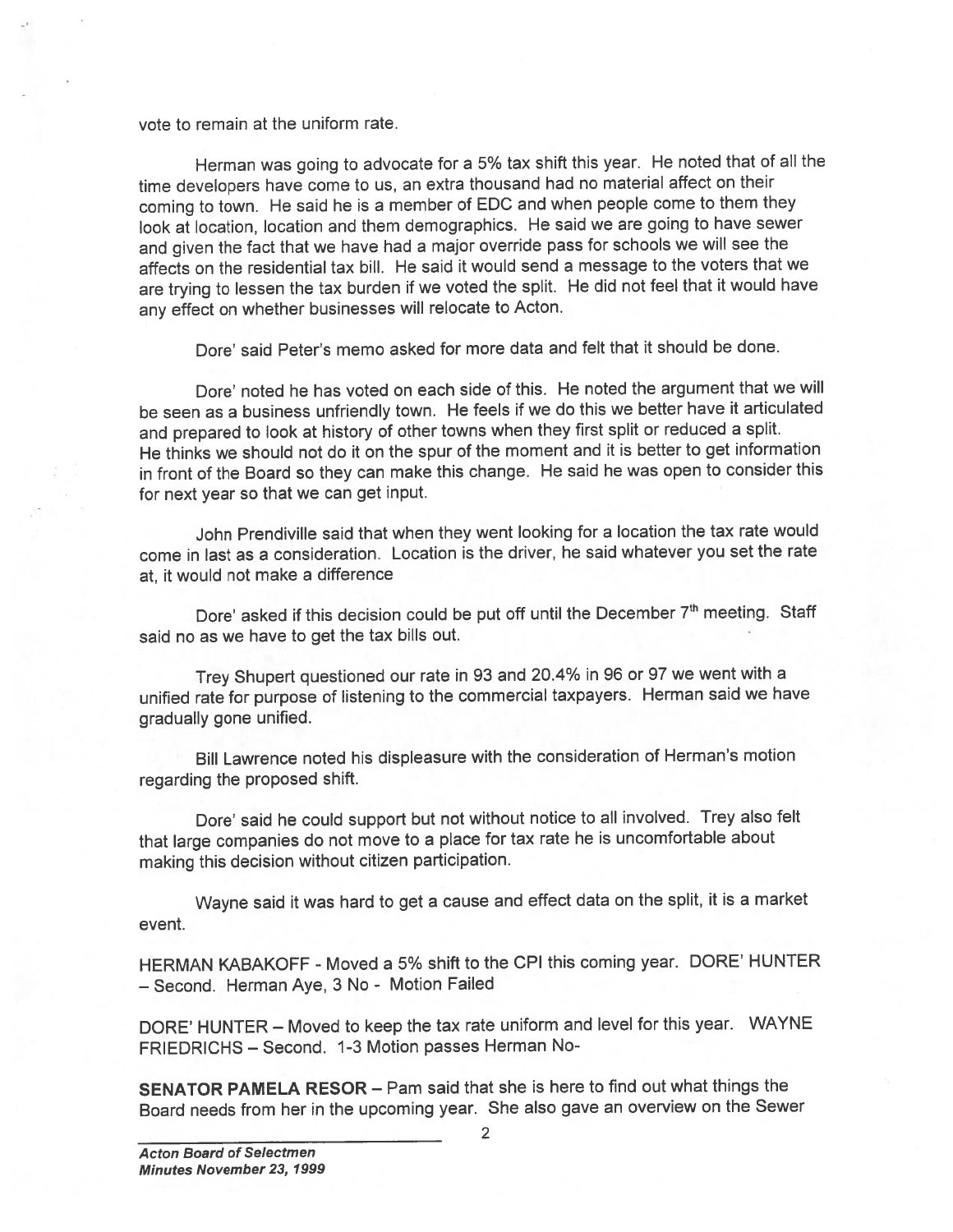funding and bridge repairs in the Supplemental Budget. As she has visited her communities she has heard of transportation issues and Route 2 problems. She said there is <sup>a</sup> slow down in design at the State level. She said the 495 studies and committee review is being very fruitful. She noted the upcoming MAPC meeting that will discuss the 495 issues.

Herman thanked her for her efforts regarding the NESWC Funding and the SRF Funding. He wanted personally to indicate his displeasure with the MBTA Assessment. She said they discussed it and were assured that Senate Chair of Transportation will look again to recognize the service level. Senator Hayward said it might be done in the Transportation Bond Bill. Herman also wanted <sup>a</sup> second track to Littleton and <sup>a</sup> parking lot in Littleton looked at. She said that MBTA has handed it to Highway for environmental review but did not know when hearings would be. Herman thanked her for her trip with John to Washington to obtain Federal money and asked that she continue their effort to obtain federal money funding and bridge repairs in the Supplemental Budget. As she has visited hermon this she has head of transportation issues and Route 2 problems. She has the she has the player she has head of transportation issues and Ro

Dore' thanked her for her help in SRF. He asked about Education Reform, she said it is <sup>a</sup> key issue over the next year. He also spoke about attending the Hearings and his frustration in attending hearings waiting to speak and urged people to have written statements prepared. He felt that people need to know about how they should conduct themselves and how to react in hearings; there is <sup>a</sup> need for the practical rules of engagemen<sup>t</sup> for the 'John D. Citizen" who wanders in. Pam said every committee develops their own rules, but felt that an across the board change could be encouraged.

#### SELECTMEN'S BUSINESS

GATES SCHOOL PTO REQUEST — Herman noted the requests for <sup>g</sup>ifts from the Board and NARA for the Gates School auction. Don explained that we cannot give to Charities and he urge<sup>d</sup> the Board to thank them for their idea, but that we cannot use public funds in this manner. Dore' said that they should be commended but we cannot participate. Trey wanted to make note that we are not in position to fund them but that perhaps <sup>a</sup> citizen would come forward to make this donation. DORE' HUNTER Moved with regre<sup>t</sup> that we deny the reques<sup>t</sup> for reasons stated and to remind any of the other boards and committees that we cannot use public funds for this. WAYNE FRIEDRICHS — Second. UNANIMOUS VOTE.

#### COMMITTEE DISCLOSURE FORM ABCC

DORE' HUNTER Moved to Accept the disclosure without the waiver — WAYNE FRIEDRICHS — Second. UNANIMOUS

# OTHER BUSINESS

REGIONAL AIDS CONSORTIUM - World Aids day December 1<sup>st</sup> HERMAN KABAKOFF — Moved to proclaim Dec. <sup>1</sup> Worlds Aids Day in Acton. DORE' HUNTER — Second. UNANIMOUS VOTE.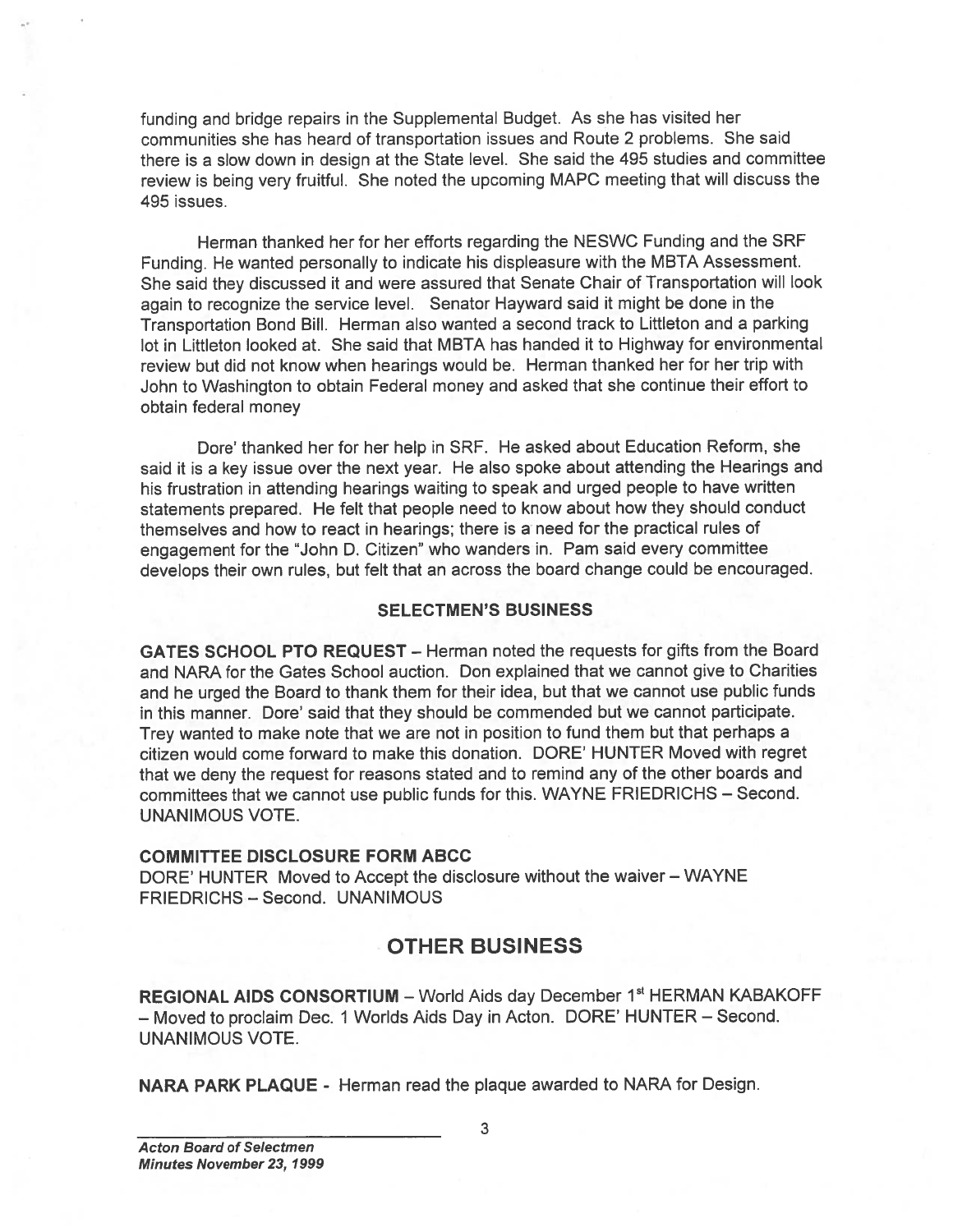Audubon Hill - Trey went over the issues he is handling with regard to resolution for this issue. He noted that the Association withdrew their article at last year's Town Meeting. Trey said he had been tied up by the Sewer Project and he will be now addressing this issue. He wanted to have an article pu<sup>t</sup> on the April warrant regarding the Senior Center. Herman thought it is <sup>a</sup> goo<sup>d</sup> idea. <sup>A</sup> <sup>p</sup>lace will be held on the upcoming Annual Town Meeting to address this issue.

DORE' HUNTER - Moved to Close the warrant at close of business on the December 30<sup>th</sup> HERMAN KABAKOFF — Second. UNANIMOUS VOTE

Dore' spoke about the twin school choice of OMR and Stella Corporation working together. He feels they are off to <sup>a</sup> goo<sup>d</sup> start. He did note however, that their pas<sup>t</sup> problems were discussed at the School Meetings.

# CONSENT AGENDA

NASHOBA ROAD - Trey recommend that we procee<sup>d</sup> with recommendations A-D. Don will research this issue further.

Wayne felt we should install 4-way signs and noted they worked very well in the Spruce Street area. Don said that we should move forward to adding another sign. He urge<sup>d</sup> them to try the second Sign.

TREY SHUPERT - Move we implement items A-C as outlined in the Nov. 1st Engineering repor<sup>t</sup> and additionally we investigate and start procedures to implement item D. WAYNE FRIEDRICHS - Second. UNANIMOUS VOTE.

# TOWN MANAGER'S REPORT

TRAFFIC ISSUES - Don let them know that we have <sup>a</sup> second and third issue about signage in Indian Village. He said we now have many children in that area and it is an older sub-division. He will have the safety officer look at the whole area.

BUDGET -They have finished the budget meetings and now working toward Dec. <sup>21</sup> meeting for the Board's presentation.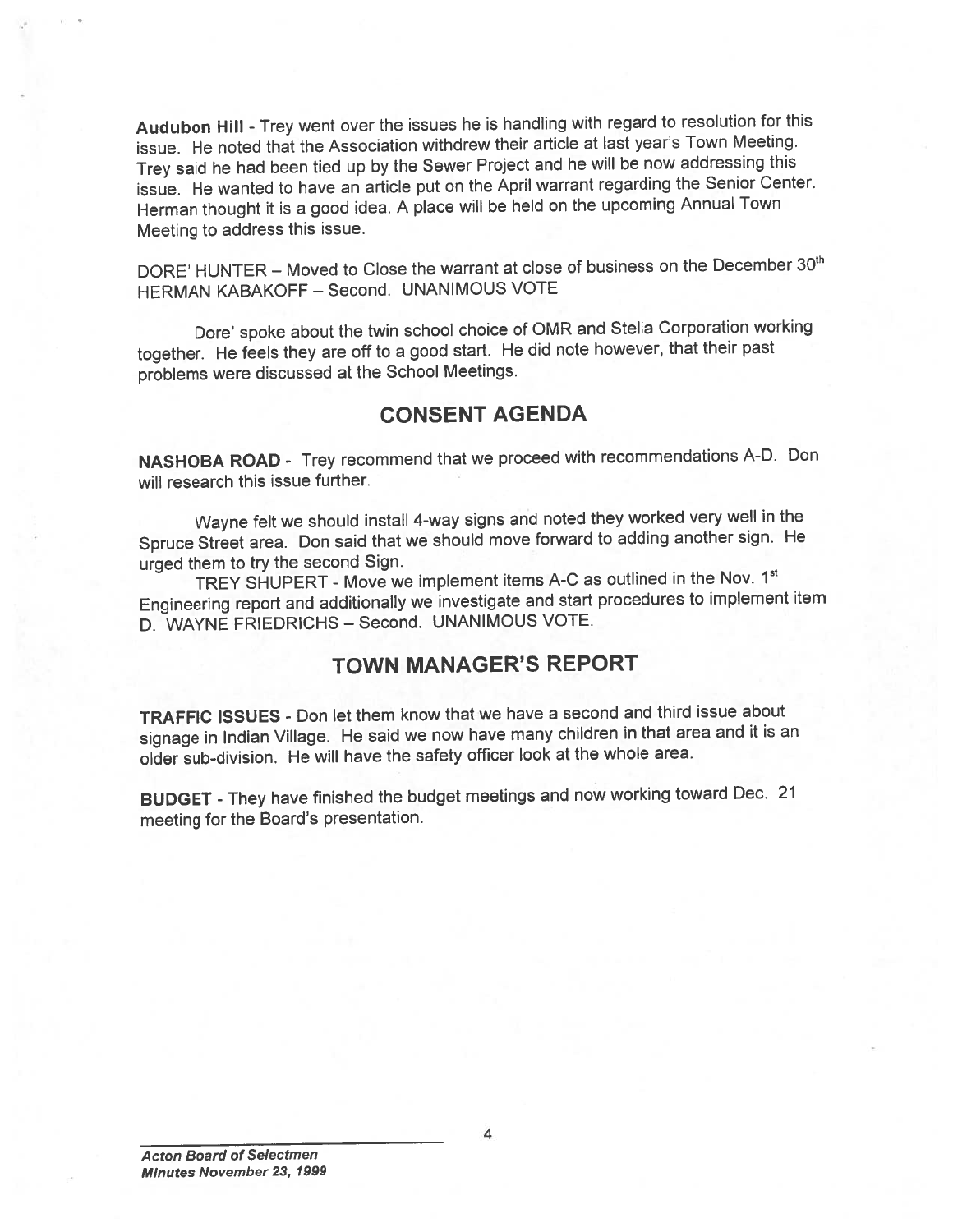STREET CUT ISSUE — John outlined the current bylaw and they have suggested we change that policy. That the Engineering could issue permits with <sup>5</sup> day forecast. They will change the bond from \$1,500 to \$4,500 and all paving must be made completed within <sup>36</sup> hours. DORE' HUNTER — Moved to Approve. WAYNE FRIEDRICHS — Second UNANIMOUS VOTE.

DORE' HUNTER - Move we go into Executive Session to discuss collective bargaining. WAYNE FRIEDRICHS — Second. All Ayes

Clerk **Date** 

Christine Joyce

Acton Board of Selectmen Minutes November 23, 1999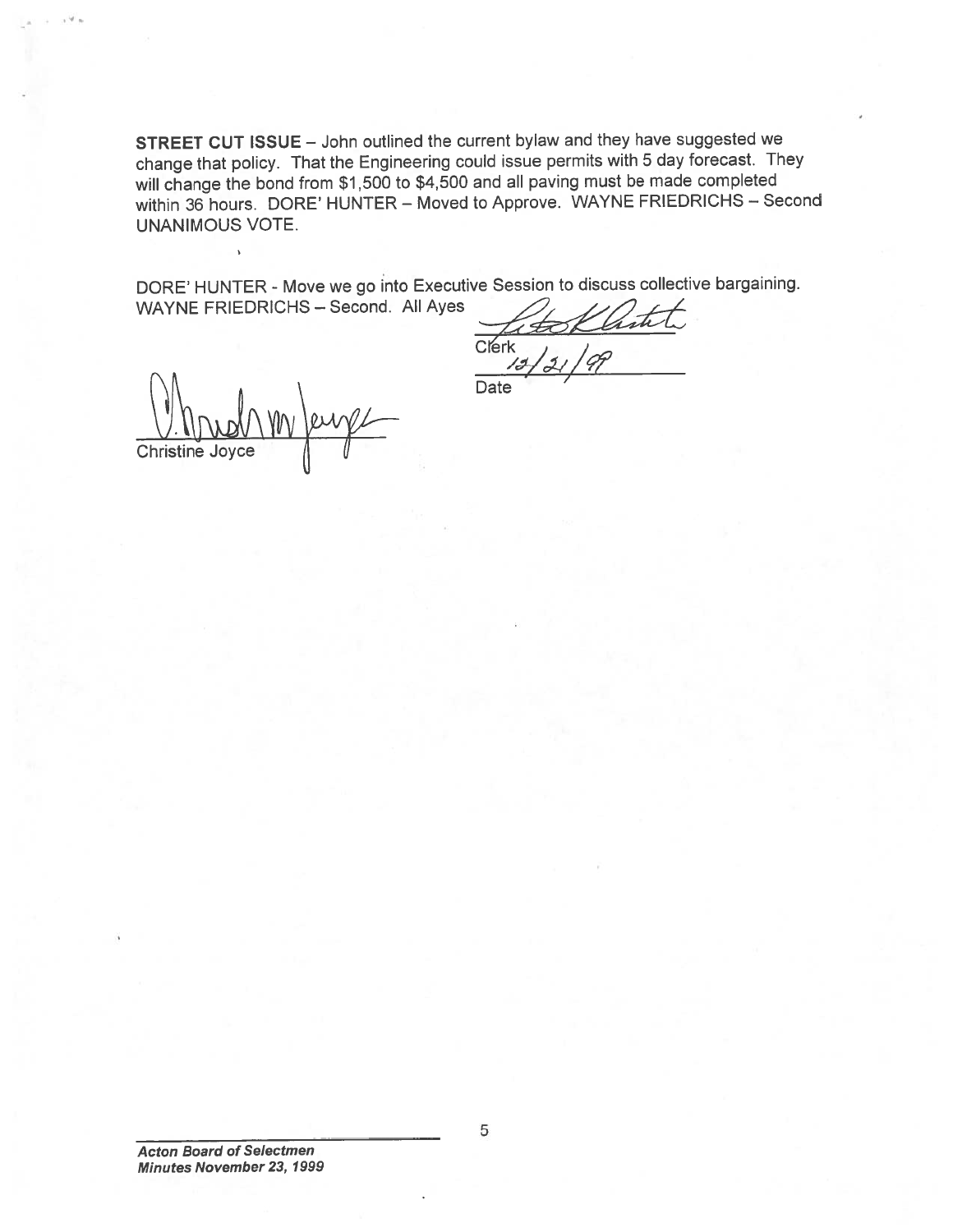November 19, 1999

TO: Board of Selectmen

FROM: Herman Kabakoff, Chairman

SUBJECT: Selectmen's Report

# AGENDA

# NOVEMBER 23, 1999 7:30 P.M. -Room 204

## I. CITIZEN'S CONCERNS

## II. PUBLIC HEARINGS & APPOINTMENTS

- 1. 7:31 CHARLOTTE SMITH CHANGE OF MANAGER PIZZA HUT BEER AND WINE — Enclosed <sup>p</sup>lease find Ms. Smith's paperwork to replace Samantha Bird as Manager.
- 2. 7:35 CLASSIFICATION HEARING Enclosed please find materials prepared by staff for your review.
- 3. 8:45 SENATOR PAMELA RESOR Will be in to update the board and address any concerns the Board may have.

## III. SELECTMEN'S BUSINESS

#### 4. OTHER BUSINESS

## IV. CONSENT AGENDA

5. ACCEPT MINUTES — Enclosed please find minutes from the Meetings of October 26 and November 2, 1999 for Board acceptance.

6. ACCEPT GIFT — Enclosed please find <sup>a</sup> reques<sup>t</sup> to accep<sup>t</sup> <sup>a</sup> donation from the West Acton Playground Committee that was received from the proceeds of West Acton Octoberfest Committee for Board acceptance.

7. ELIZABETH WHILE FUND -Enclosed please find the recommendations for this years grants from the Elizabeth White Fund for Board action.

8. COMMITTEE DISCLOSURE STATEMENT - Enclosed please find Ms. Jean Butler's Disclosure Form announcing her relationship to two individuals for whom she is an agen<sup>t</sup> and who may receive <sup>a</sup> gran<sup>t</sup> from the Acton Boxborough Cultural Council for Board signature.